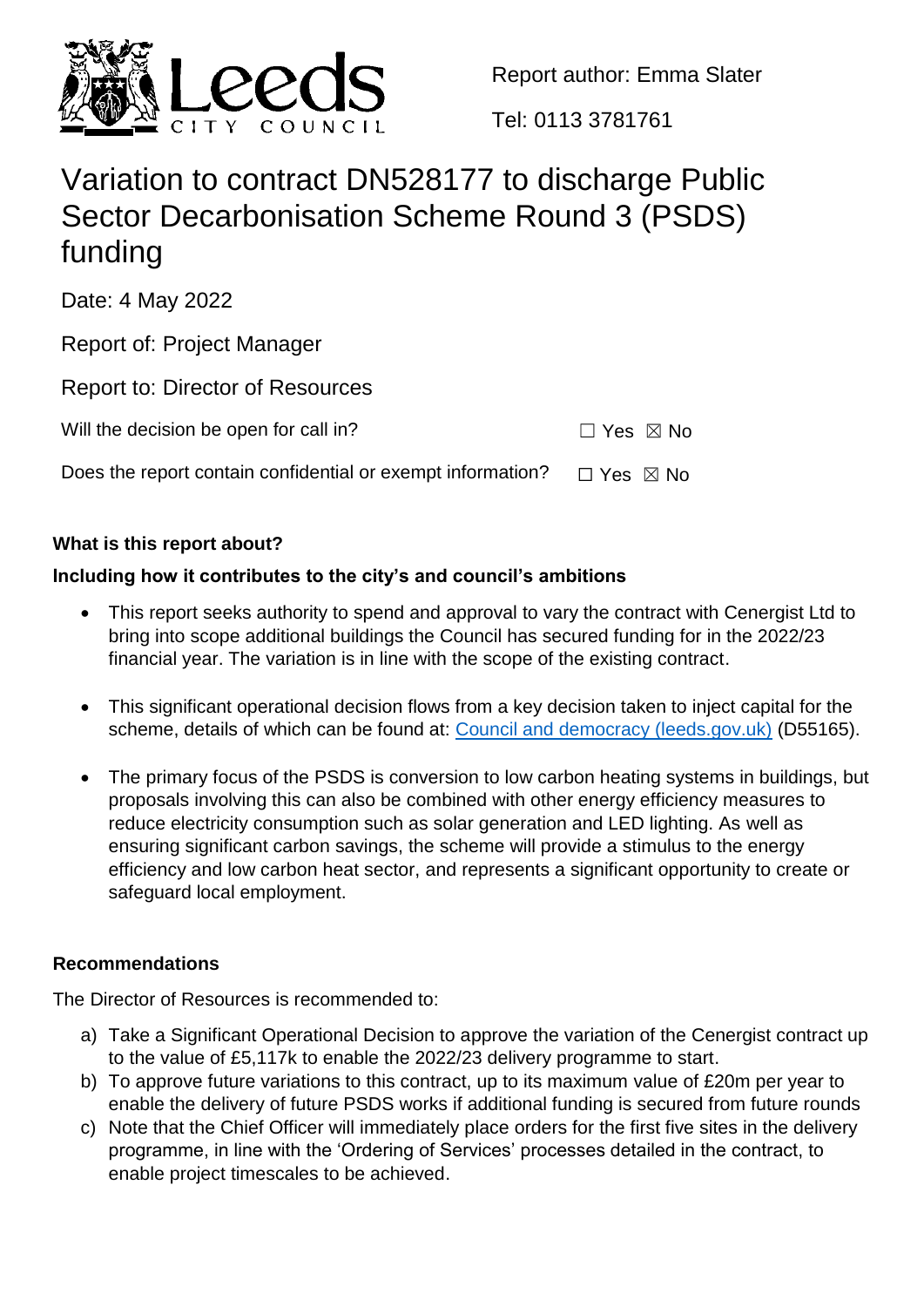#### **Why is the proposal being put forward?**

- 1 The approval of the recommendations in this report will allow for delivery activity to ramp up at pace, enabling the project team to meet the grant conditions imposed by the funding provider.
- 2 Delivery of the works will reduce the Council's energy consumption and contribute towards its net zero targets.

## **What impact will this proposal have?**

3 Taking the decisions contained within this report will allow the contractor to place orders and mobilise to site.

#### **What consultation and engagement has taken place?**

| <b>Wards affected: None</b>       |      |                |
|-----------------------------------|------|----------------|
| Have ward members been consulted? | `Yes | $\boxtimes$ No |

- 4 Procurement & Commercial Services have been consulted to ensure the variation of the contract aligns with the original scope of the contract, and that CPRs have been followed.
- 5 Governance services have been consulted to ensure that decision making processes have been followed.

#### **What are the resource implications?**

6 The 2022/23 cash flow table is set out below:

|                                  | <b>Capital cost</b> |
|----------------------------------|---------------------|
| <b>Core delivery</b>             |                     |
| ASHP hybrid systems              | £4,446,805          |
| Other energy efficiency measures | £670,195            |
| <b>Total</b>                     |                     |
| Total                            | £5,117,000          |

#### **What are the legal implications?**

- 7 There is no confidential or exempt information included within this report.
- 8 Existing contractual arrangements with providers that have installed measures during PSDS1 are to be utilised for the installation of measures under PSDS3.
- 9 Regulation 72 (1) (a) of the Public Contracts Regulations 2015 provides that "contracts can be varied without a new procurement procedure …. In…the following case..:— (a) where the modifications, irrespective of their monetary value, have been provided for in the initial procurement documents in clear, precise and unequivocal review clauses, which may include price revision clauses or options, provided that such clauses— (i) state the scope and nature of possible modifications or options as well as the conditions under which they may be used, and (ii) do not provide for modifications or options that would alter the overall nature of the

contract.."